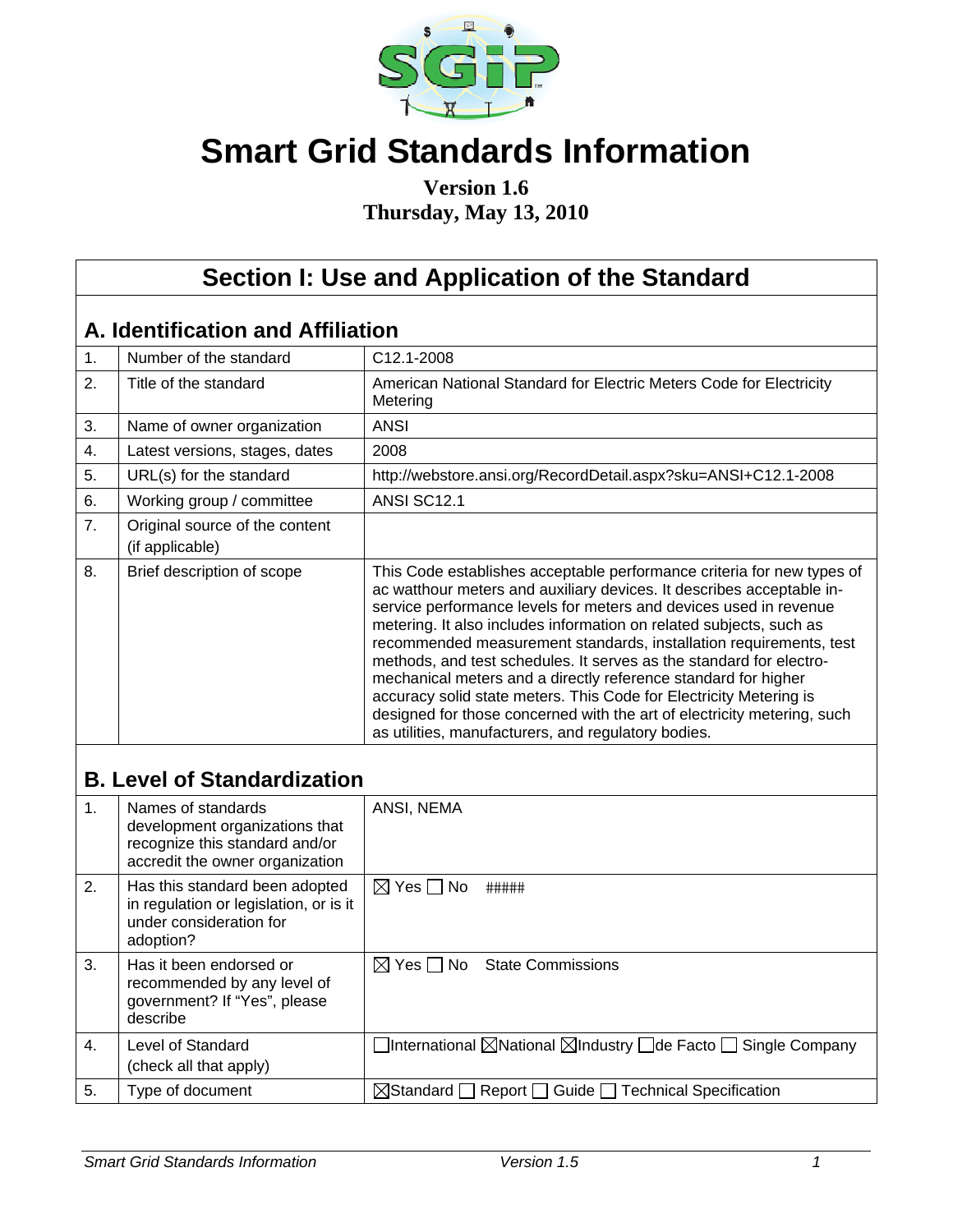|                 | Section I: Use and Application of the Standard                                               |                                                                                                                                                               |  |
|-----------------|----------------------------------------------------------------------------------------------|---------------------------------------------------------------------------------------------------------------------------------------------------------------|--|
| 6.              | Level of Release                                                                             | $\boxtimes$ Released $\Box$ In Development $\Box$ Proposed                                                                                                    |  |
| C. Areas of Use |                                                                                              |                                                                                                                                                               |  |
| 1.              | Currently used in which<br>domains? (check all that apply)                                   | $\boxtimes$ Markets $\boxtimes$ Operations $\boxtimes$ Service Providers<br>Generation $\boxtimes$ Transmission $\boxtimes$ Distribution $\boxtimes$ Customer |  |
| 2.              | Planned for use in which<br>domains? (check all that apply)                                  | $\boxtimes$ Markets $\boxtimes$ Operations $\boxtimes$ Service Providers<br>Generation $\boxtimes$ Transmission $\boxtimes$ Distribution $\boxtimes$ Customer |  |
| 3.              | Please describe the Smart Grid<br>systems and equipment to which<br>this standard is applied | <b>Electricity Meters</b>                                                                                                                                     |  |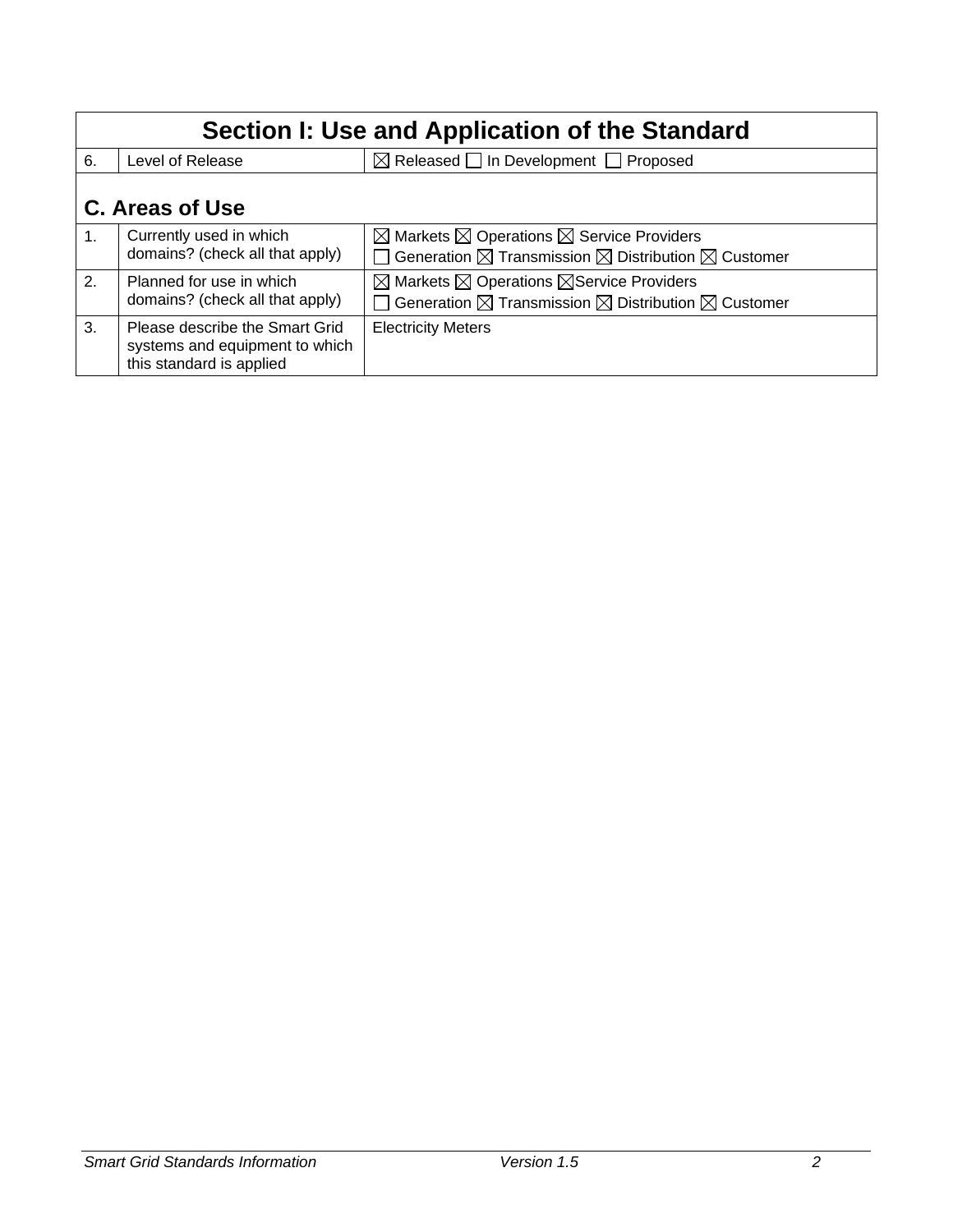# **Section I: Use and Application of the Standard**

**D. Relationship to Other Standards or Specifications**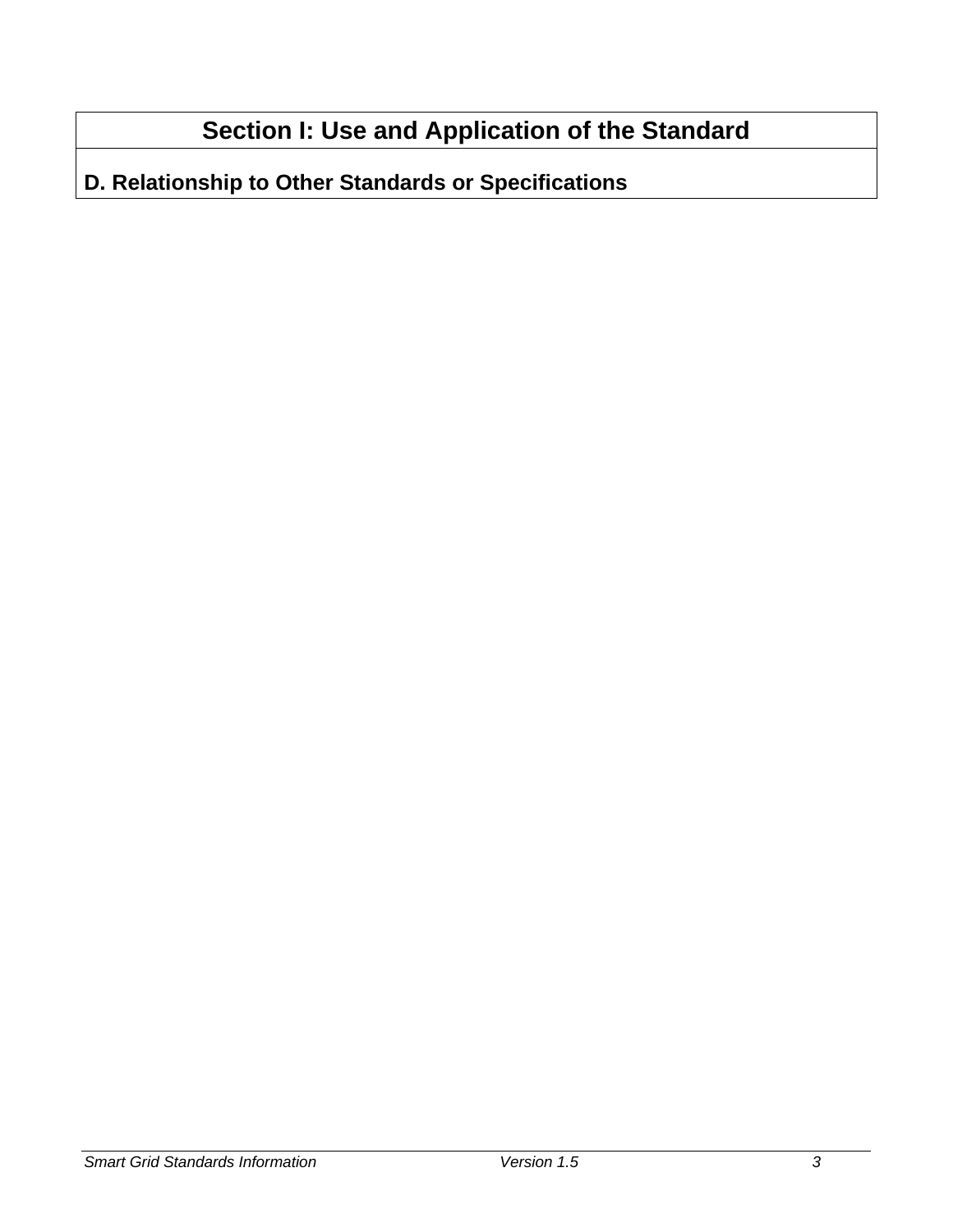|    | Section I: Use and Application of the Standard                              |                                                                                                                                                                                                                                                                                                                                                                                                                                                                                                                                                                                                                                                                                                                                                                                                                                                                                                                                                                                                                                                                                                                                                                                                                                                                                                                                                                                                                                                                                                                                                                                                                                                                                                                                                                                                                                                                                                                                                                                                                                                                                                                                                                                                                                                                                                                                                                                                                                                                                                                                          |  |
|----|-----------------------------------------------------------------------------|------------------------------------------------------------------------------------------------------------------------------------------------------------------------------------------------------------------------------------------------------------------------------------------------------------------------------------------------------------------------------------------------------------------------------------------------------------------------------------------------------------------------------------------------------------------------------------------------------------------------------------------------------------------------------------------------------------------------------------------------------------------------------------------------------------------------------------------------------------------------------------------------------------------------------------------------------------------------------------------------------------------------------------------------------------------------------------------------------------------------------------------------------------------------------------------------------------------------------------------------------------------------------------------------------------------------------------------------------------------------------------------------------------------------------------------------------------------------------------------------------------------------------------------------------------------------------------------------------------------------------------------------------------------------------------------------------------------------------------------------------------------------------------------------------------------------------------------------------------------------------------------------------------------------------------------------------------------------------------------------------------------------------------------------------------------------------------------------------------------------------------------------------------------------------------------------------------------------------------------------------------------------------------------------------------------------------------------------------------------------------------------------------------------------------------------------------------------------------------------------------------------------------------------|--|
| 1. | Which standards or<br>specifications are<br>referenced by this<br>standard? | ANSI/IEEE C63.4-2003, Methods of Measurement of Radio-Noise Emissions<br>From Low-Voltage Electrical and Electronic Equipment in the Range of 9 kHz<br>to 40 GHz<br>ASQ Z1.4-2003, Sampling Procedures and Tables for Inspection by Attributes<br>ASQ Z1.9-2003, Sampling Procedures and Tables for Inspection by Variables<br>for Percent Nonconforming<br>ASTM B117-2003, Standard Practice for Operating Salt Spray (Fog)<br>Apparatus<br>ASTM G155 2005, Standard Practice for Operating Xenon Arc Light<br>Apparatus for Exposure of Non-Metallic Materials<br>Code of Federal Regulations (Telecommunication) CFR 47, Part 15-Radio<br>Frequency Devices, Subparts A-General and B-Unintentional Radiators<br>Chapter 13 "The Customers' Premises, Service and Installations", Handbook<br>for Electricity Metering, 10th Edition, Washington, D.C.: Edison Electric<br>Institute, 2002<br>IEEE 1-2000, IEEE Recommended Practice: General Principles for<br>Temperature Limits in the Rating of Electric Equipment and for the<br><b>Evaluation of Electrical Insulation</b><br>IEEE Std 100-2000, The Authoritative Dictionary of IEEE Standards Terms<br>IEEE C37.90.1-2002, IEEE Standard Surge Withstand Capability (SWC) Tests<br>for Protective Relays and Relay Systems Associated with Electric Power<br>Apparatus<br>IEEE C57.13-1993, IEEE Standard Requirements for Instrument Transformers<br>IEEE C62.41.1-2002, IEEE Guide on the Surge Environment in Low-Voltage<br>(1000 V and less) AC Power Circuits<br>IEEE C62.41.2-2002, IEEE Recommended Practice on Characterization of<br>Surges in Low-Voltage (1000 Vand less) AC Power Circuits<br>IEC 60068-2-6 (1995), Environmental Testing - Part 2: Tests, Test Fc:<br>Vibration (Sinusoidal)<br>IEC 60068-2-27 (1987), Environmental Testing, Part 2: Tests, Test Ea and<br>Guidance: Shock.<br>IEC 61000-4-2 (2001), Electromagnetic Compatibility (EMC) - Part 4-2:<br><b>Testing and Measurement</b><br>IEC 61000-4-4 (2004), Electromagnetic Compatibility (EMC), Part 4-4: Testing<br>and MeasurementTechniques - Electrical Fast Transient/Burst Immunity Test<br>International Safe Transit Association, Test Procedure 1A, Performance Test<br>for Individual Packaged-Products Weighing 150 lb. (68 kg) or Less, (revision<br>date: 2001), Vibration and Shock<br>NEMA 250-2003, Enclosures for Electrical Equipment (1000 Volts Maximum)<br>NFPA 70-2005, National Electrical Code<br>UL 50-1995, UL Standard for Enclosures for Electrical Equipment |  |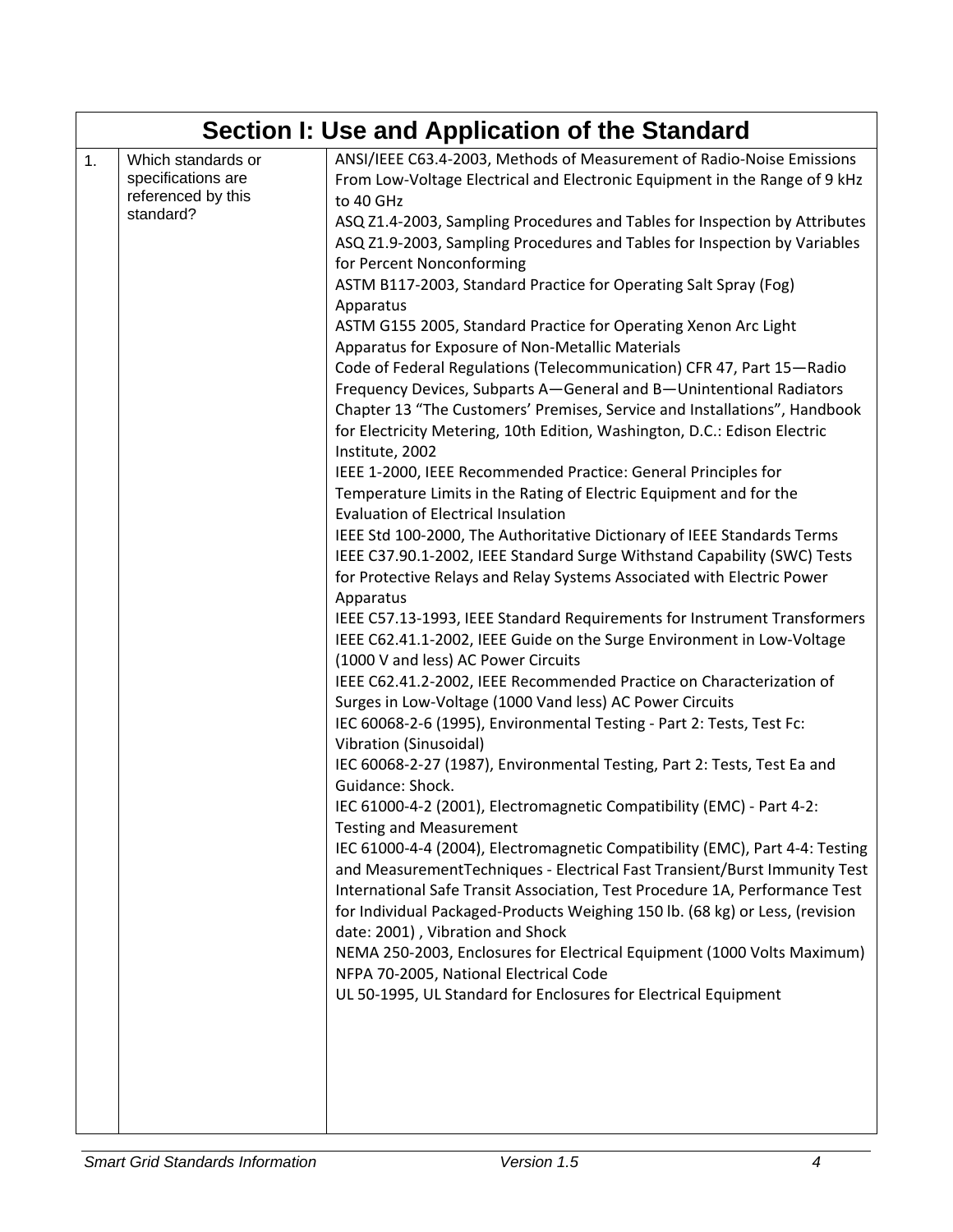|                                                                                                                               | Section I: Use and Application of the Standard                             |                                      |                                                                       |  |
|-------------------------------------------------------------------------------------------------------------------------------|----------------------------------------------------------------------------|--------------------------------------|-----------------------------------------------------------------------|--|
| 2.                                                                                                                            | Which standards or<br>specifications are related to<br>this standard?      | ANSI C12.10, ANSI C12.20             |                                                                       |  |
| 3.                                                                                                                            | Which standards or<br>specifications cover similar<br>areas (may overlap)? | IEC 62053-52, IEC 62053-61           | IEC 62052-11, IEC 62053-11, IEC 62053-21, IEC 62053-22, IEC 62053-23, |  |
| 4.                                                                                                                            | What activities are building<br>on this work?                              | Newer editions of metering standards |                                                                       |  |
| <b>E. Dept of Energy Smart Grid Characteristics</b><br>Please describe how this standard may encourage each of the following: |                                                                            |                                      |                                                                       |  |
| 1 <sub>1</sub>                                                                                                                | Enables informed participation by customers                                |                                      | $\boxtimes$ Yes $\Box$ No<br>#####                                    |  |
| 2.                                                                                                                            | Accommodates all generation and storage options                            |                                      | $\boxtimes$ Yes $\Box$ No<br>#####                                    |  |
| 3.                                                                                                                            | Enables new products, services and markets                                 |                                      | $\boxtimes$ Yes $\textsf{I}$ $\textsf{I}$ No<br>#####                 |  |
| 4.                                                                                                                            | Provides the power quality for a range of needs                            |                                      | N/A<br>Yes     No                                                     |  |
| 5.                                                                                                                            | Optimizes asset utilization and operating efficiency                       |                                      | $\boxtimes$ Yes $\textsf{I}$ $\textsf{I}$ No<br>#####                 |  |
| 6.                                                                                                                            | Operates resiliently to disturbances, attacks, and natural<br>disasters    |                                      | $\boxtimes$ Yes $\Box$ No<br>#####                                    |  |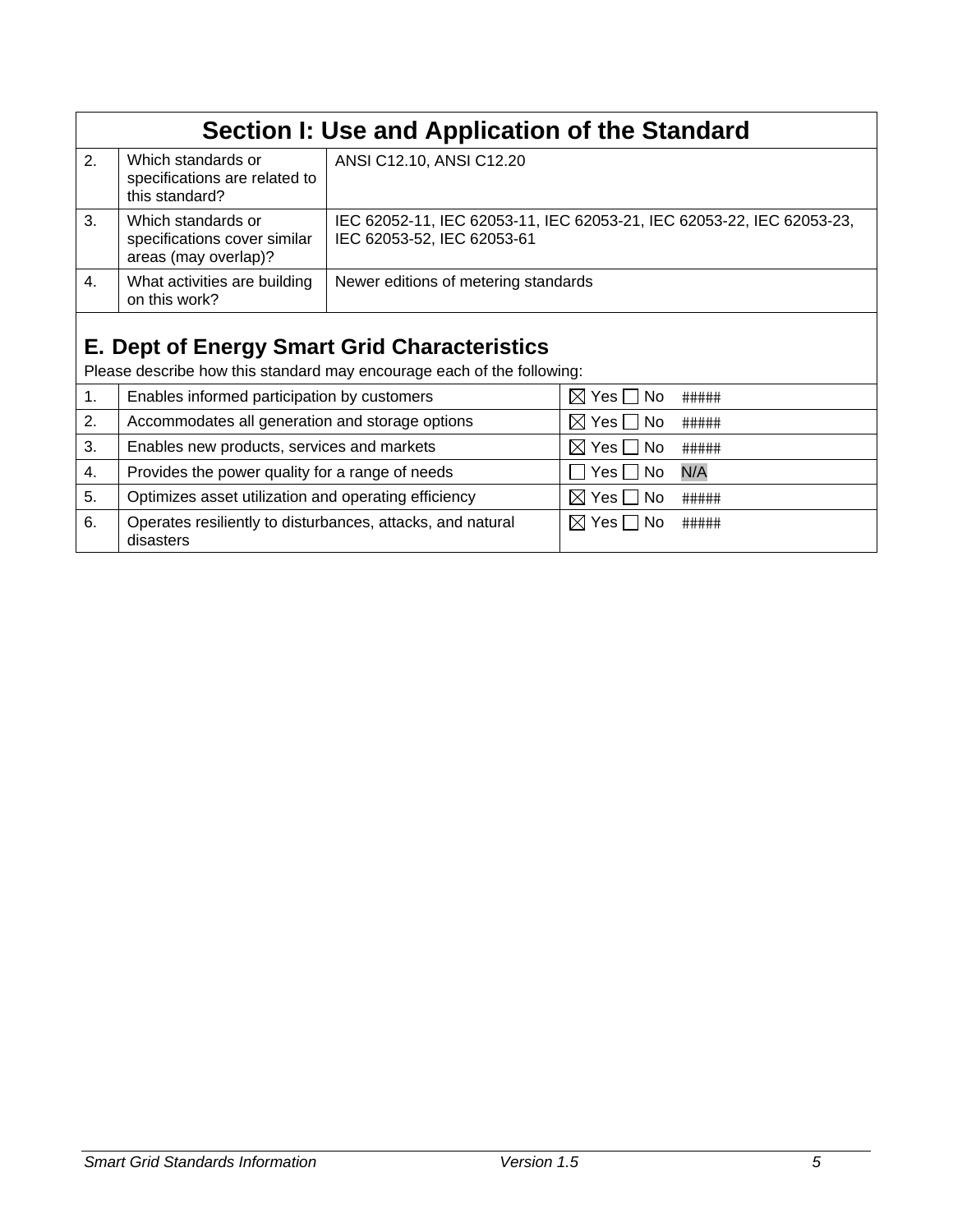## **F. Priority Areas Previously Mentioned by FERC and NIST**

Please describe if and how this standard may be applied in each of the following areas. Note that there is space in section [J](#page-8-0) to discuss any other significant areas where the standard may be applied.

| 1. | Cybersecurity and physical security                              | $\boxtimes$ Yes $\Box$ No<br>Provides method for<br>security seal for tamper detection |
|----|------------------------------------------------------------------|----------------------------------------------------------------------------------------|
| 2. | Communicating and coordinating across inter-system<br>interfaces | Yes $\boxtimes$ No<br>N/A                                                              |
| 3. | Wide area situational awareness                                  | Yes $\boxtimes$ No<br>N/A                                                              |
| 4. | Smart grid-enabled response for energy demand                    | Provides kW and kWh<br>⊠ Yes ⊟ No<br>data                                              |
| 5. | Electric storage                                                 | $\boxtimes$ Yes $\Box$ No<br>Can provide bi-directional<br>kWh data                    |
| 6. | Electric vehicle transportation                                  | Yes $\boxtimes$ No<br>requirements not fully<br>defined                                |
| 7. | Advanced metering infrastructure                                 | $\bowtie$<br>$Yes \Box$<br>Provides the metering data<br>No.                           |
| 8. | Distribution grid management                                     | $\boxtimes$ Yes $\Box$<br>Can provide kW and kWh<br>No<br>data                         |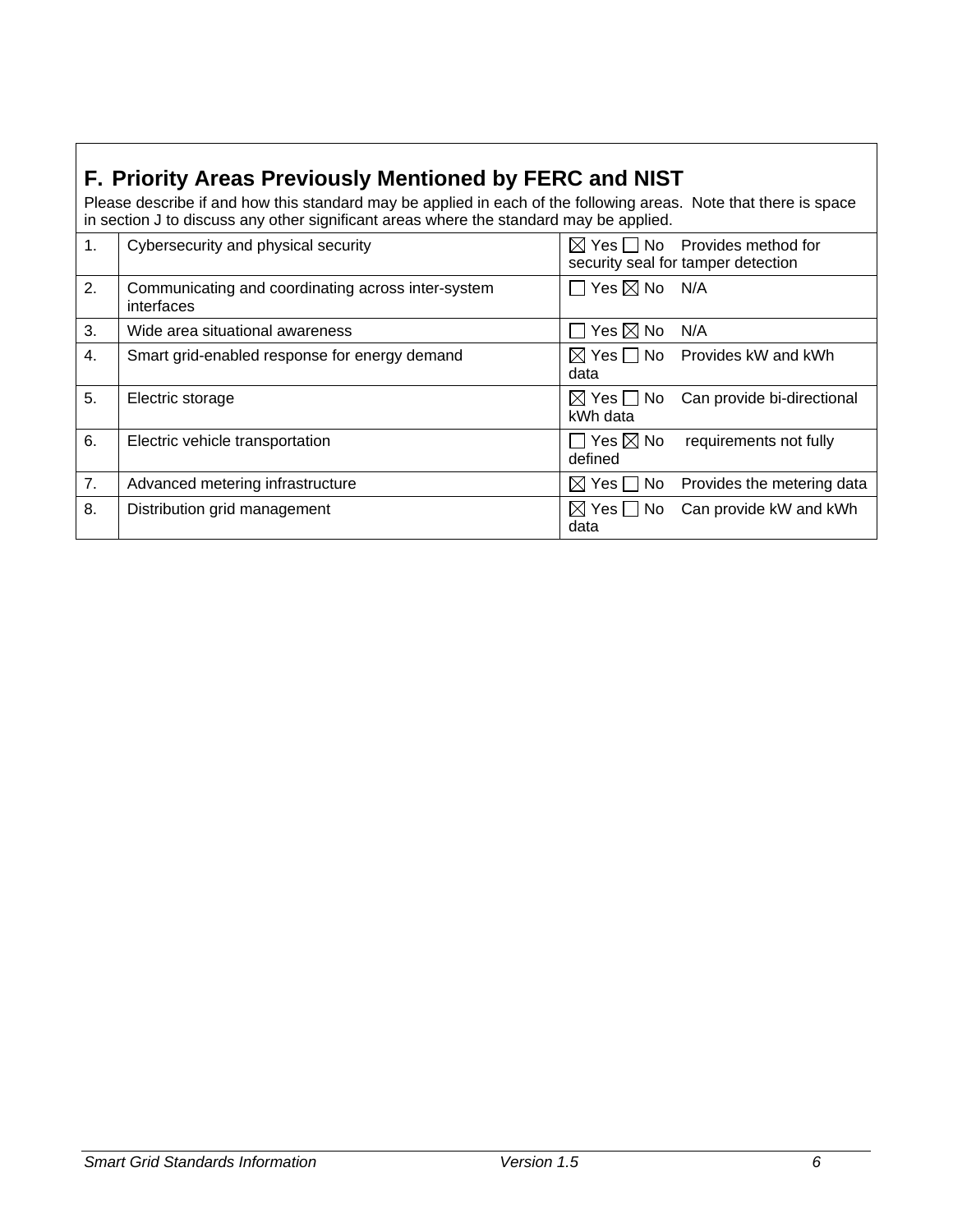|     | <b>G. Openness</b>                                                                                          |                                                                                                                                                                                              |
|-----|-------------------------------------------------------------------------------------------------------------|----------------------------------------------------------------------------------------------------------------------------------------------------------------------------------------------|
| 1.  | Amount of fee (if any) for the documentation                                                                | \$134                                                                                                                                                                                        |
| 2.  | Amount of fee (if any) for implementing the standard                                                        | None                                                                                                                                                                                         |
| 3.  | Amount of fee (if any) to participate in updating the standard                                              | None                                                                                                                                                                                         |
| 4.  | Is the standard documentation available online?                                                             | $\boxtimes$ Yes $\Box$ No<br>http://webstore.ansi.org/RecordDetail.aspx<br>?sku=ANSI+C12.1-2008                                                                                              |
| 5.  | Are there open-source or reference implementations?                                                         | Yes $\boxtimes$ No<br>N/A                                                                                                                                                                    |
| 6.  | Are there open-source test tools?                                                                           | $\exists$ Yes $\boxtimes$ No<br>N/A                                                                                                                                                          |
| 7.  | Would open-source implementations be permitted?                                                             | Yes $\boxtimes$ No<br>N/A                                                                                                                                                                    |
| 8.  | Approximately how many implementers are there?                                                              | 10's                                                                                                                                                                                         |
| 9.  | Approximately how many users are there?                                                                     | 1000's                                                                                                                                                                                       |
| 10. | Where is the standard used outside of the USA?                                                              | ANSI Meter Market, primarily in the<br>Americas, also some countries in Asia                                                                                                                 |
| 11. | Is the standard free of references to patented technology?                                                  | $\boxtimes$ Yes $\Box$ No                                                                                                                                                                    |
| 12. | If patented technology is used, does the holder provide a<br>royalty-free license to users of the standard? | $\Box$ Yes $\Box$ No $\boxtimes$ Not Patented                                                                                                                                                |
| 13. | Can an implementer use the standard without signing a<br>license agreement?                                 | $\boxtimes$ Yes $\Box$ No                                                                                                                                                                    |
| 14. | Are draft documents available to the public at no cost?                                                     | $\Box$ Yes $\boxtimes$ No                                                                                                                                                                    |
| 15. | How does one join the working group or committee that<br>controls the standard?                             | Attend a meeting of the Subcommittee                                                                                                                                                         |
| 16. | Is voting used to decide whether to modify the standard? If<br>Yes, explain who is permitted to vote.       | at the Subcommittee level,<br>$\boxtimes$ Yes $\vdash$ $\textsf{No}$<br>consistent participants; at the Main<br>Committee level, a balance of voting<br>members in the three ANSI categories |
| 17. | Is an ANSI-accredited process used to develop the standard?                                                 | $\boxtimes$ Yes $\Box$<br><b>No</b>                                                                                                                                                          |
| 18. | What countries are represented in the working group or<br>committee that controls the standard?             | USA, Canada                                                                                                                                                                                  |
|     | H. Support, Conformance, Certification and Testing                                                          |                                                                                                                                                                                              |
| 1.  | Is there a users group or manufacturers group to support this<br>standard?                                  | Yes $\boxtimes$ No                                                                                                                                                                           |
| 2.  | What is the name of the users group or manufacturers group<br>(if any)?                                     |                                                                                                                                                                                              |
| 3.  | What type of test procedures are used to test this standard?<br>(please check all that apply)               | $\boxtimes$ Internal to the lab<br>$\boxtimes$ Published by standards organization<br>Published by users group<br>No procedures, informal testing                                            |
| 4.  | Are there test vectors (pre-prepared data) used in testing?<br>(please check all that apply)                | $\boxtimes$ Internal to the lab<br>Published by standards organization<br>Published by users group<br>No procedures, informal testing                                                        |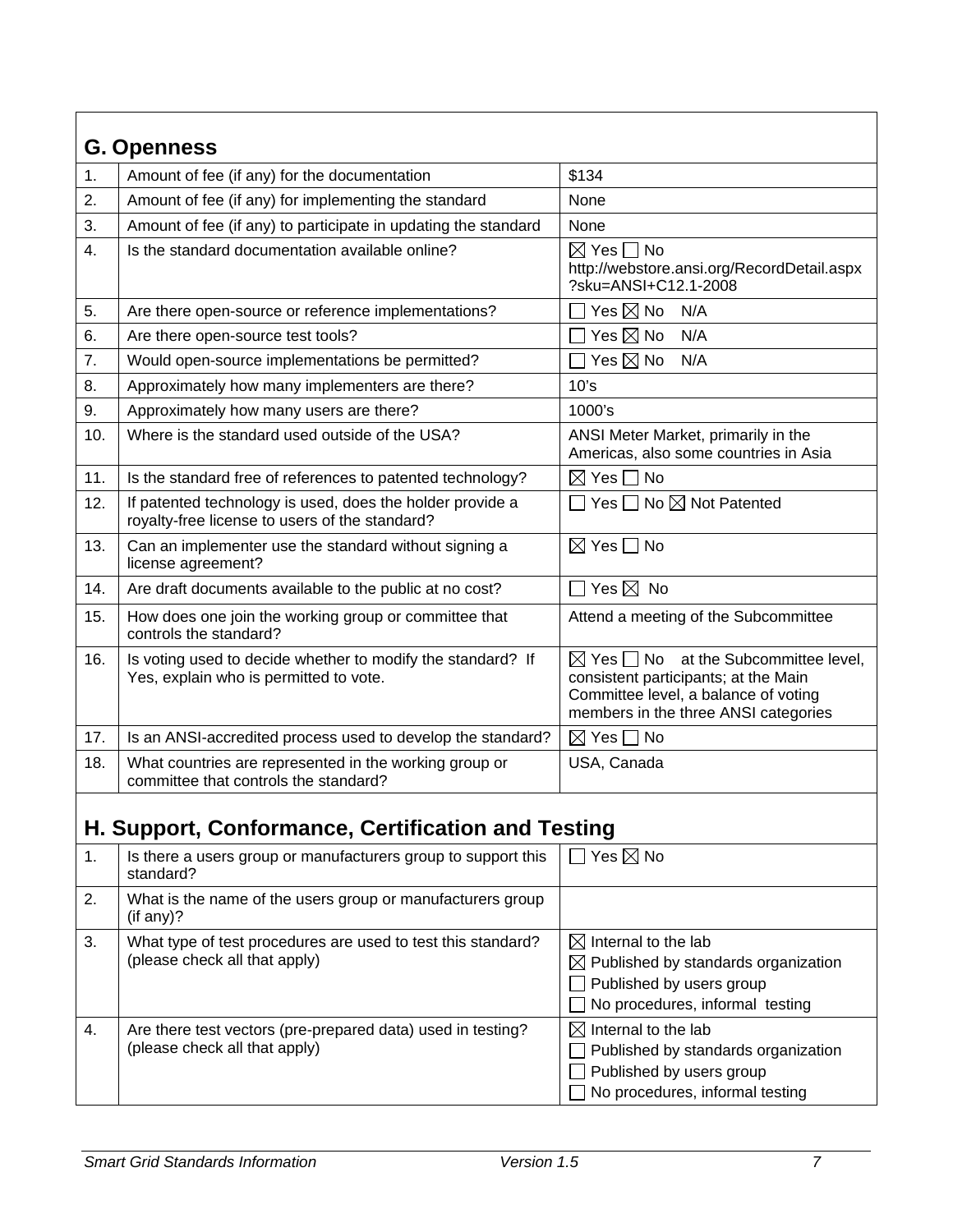| 5.  | What types of testing programs exist?                                                                                                                    | <b>Interoperability Testing</b>                    |
|-----|----------------------------------------------------------------------------------------------------------------------------------------------------------|----------------------------------------------------|
|     | (check all that apply)                                                                                                                                   | $\boxtimes$ Conformance Testing                    |
|     |                                                                                                                                                          | <b>Security Testing</b><br>No Testing              |
| 6.  | What types of certificates are issued?                                                                                                                   | Interoperability Certificate                       |
|     | (check all that apply)                                                                                                                                   | $\boxtimes$ Conformance Certificate                |
|     |                                                                                                                                                          | Security Certificate (text document)               |
|     |                                                                                                                                                          | No Certificates                                    |
| 7.  | Are there rules controlling how and when to use the logo?                                                                                                | Yes $\Box$ No $\boxtimes$ Standard has no logo     |
| 8.  | Is there a program to approve test labs?                                                                                                                 | Yes $\boxtimes$ No                                 |
| 9.  | Approximately how many test labs are approved (if any)?                                                                                                  | 10's Number of labs able to do the tests           |
| 10. | Is there a defined process for users to make technical<br>comments on the standard or propose changes to the<br>standard and have these issues resolved? | $\boxtimes$ Yes $\Box$ No                          |
| 11. | Is there a published conformance checklist or table?                                                                                                     | $\boxtimes$ Yes $\mid$<br><b>No</b>                |
| 12. | Are there defined conformance blocks or subsets?                                                                                                         | Yes<br>$\boxtimes$ Not applicable<br>No            |
| 13. | Approximately how many vendors provide test tools?                                                                                                       | 10's                                               |
| 14. | Are there tools for pre-certification prior to testing?                                                                                                  | <b>No</b><br>$\boxtimes$ Yes                       |
| 15. | Can vendors self-certify their implementations?                                                                                                          | $\boxtimes$ Yes<br><b>No</b>                       |
| 16. | Is there application testing for specific uses?                                                                                                          | No $\boxtimes$ Not applicable<br>Yes               |
| 17. | Is there a "golden" or "reference" implementation to test<br>against?                                                                                    | $Yes \boxtimes No$                                 |
| 18. | Who typically funds the testing? (check all that apply)                                                                                                  | User □ Users Group ⊠ Vendor                        |
|     |                                                                                                                                                          | Confidential                                       |
| 19. | Is there a method for users and implementers to ask                                                                                                      | $\boxtimes$ Yes, official interpretations          |
|     | questions about the standard and have them answered?<br>(check all that apply)                                                                           | $\boxtimes$ Yes, informal opinions                 |
|     |                                                                                                                                                          | <b>No</b>                                          |
| 20. | Does the users' group (or some other group) fund specific<br>tasks in the evolution of the standard?                                                     | $\boxtimes$ Yes $\Box$ No                          |
| 21. | Is the users' group working on integration, harmonization or<br>unification with other similar standards?                                                | $\boxtimes$ Yes $\Box$ No                          |
| 22. | What other standards is this standard being integrated,<br>harmonized, or unified with (if any)?                                                         | ANSI C12.7, ANSI C12.10, ANSI C12.20               |
| 23. | Are there application notes, implementation agreements, or<br>guidelines available describing specific uses of the standard?                             | $\boxtimes$ Yes $\Box$ No<br>$\Box$ Not applicable |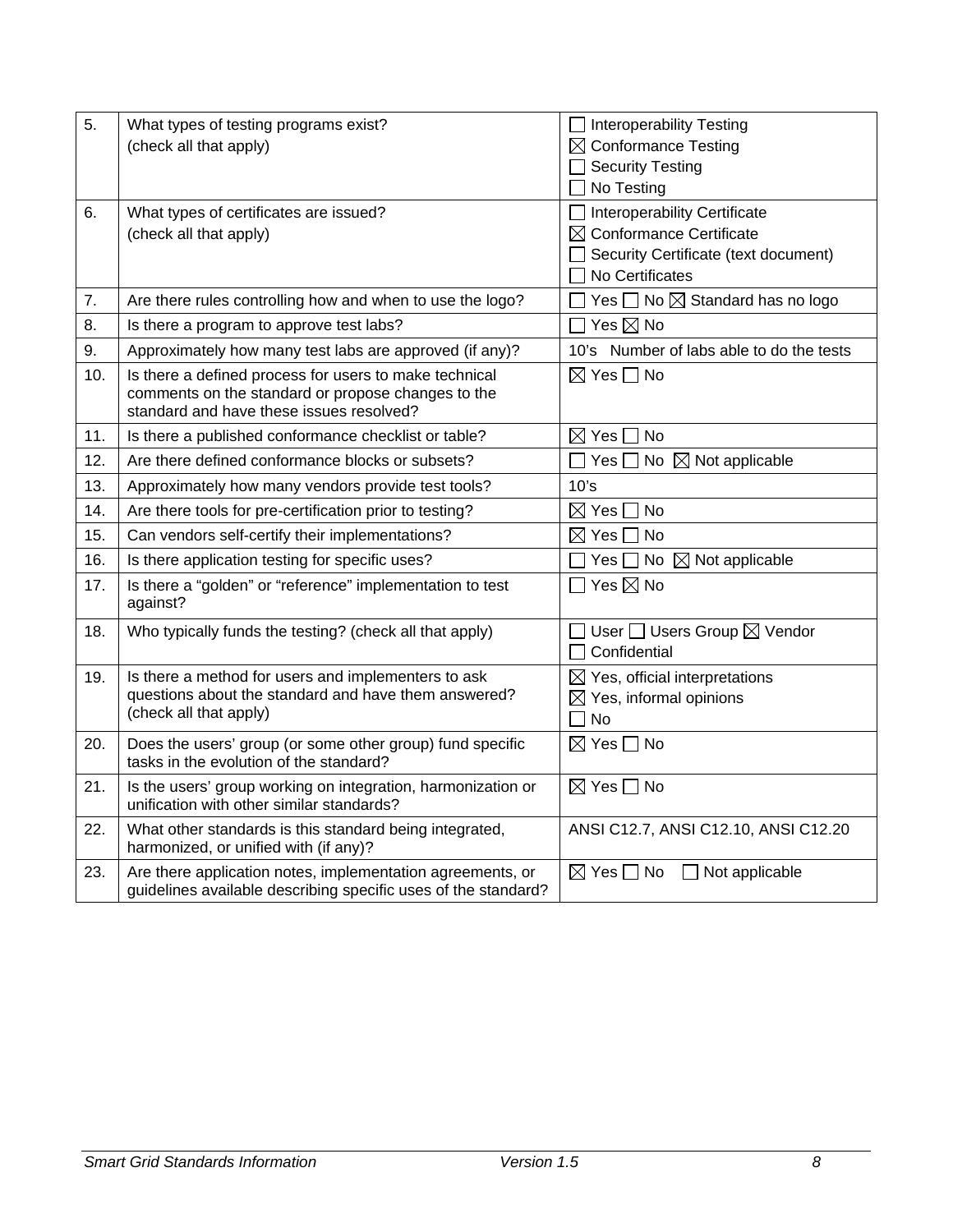#### <span id="page-8-0"></span>**J. Notes**

Please present here any additional information about the standard that might be useful:

1. This Smart Grid Information document's focus is on data flow. The subject standard (ANSI C12.1) is about the accurate generation (measurement) of such data, and thus many of this document's fields are not applicable.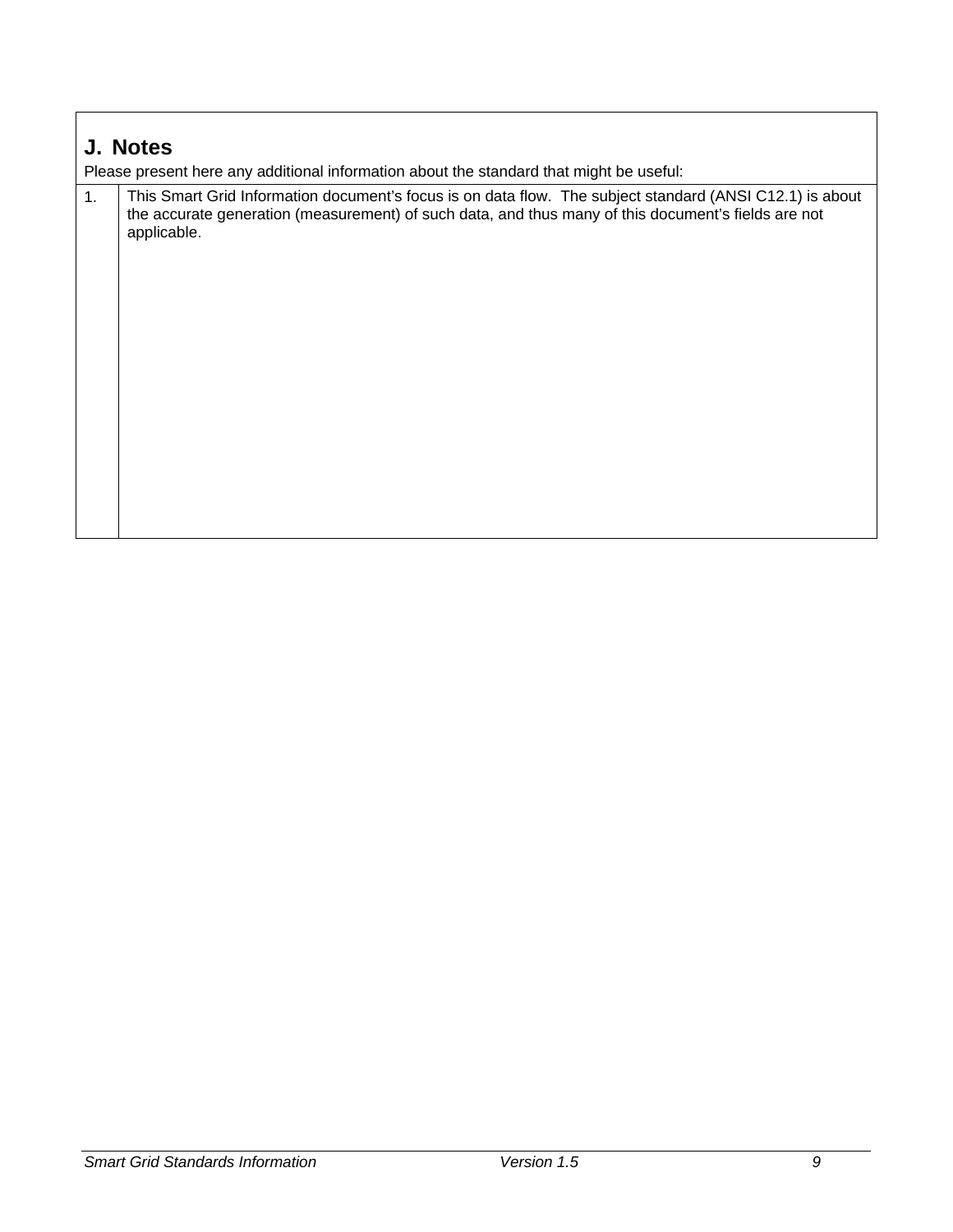## **Section II: Functional Description of the Standard**

#### **K. GridWise Architecture: Layers**

Please identify which layers this standard specifies, as described in

[http://www.gridwiseac.org/pdfs/interopframework\\_v1\\_1.pdf,](http://www.gridwiseac.org/pdfs/interopframework_v1_1.pdf) and the applicable section of the standard. Note the mapping to the Open Systems Interconnect (OSI) model is approximate.

| 1. | Layer 8: Policy                                      | $\boxtimes$ Yes $\Box$ No Sets kWh accuracy<br>standards for regulatory authorities.                                 |
|----|------------------------------------------------------|----------------------------------------------------------------------------------------------------------------------|
| 2. | <b>Layer 7: Business Objectives</b>                  | Yes $\boxtimes$ No<br>#####                                                                                          |
| 3. | <b>Layer 6: Business Procedures</b>                  | Yes $\boxtimes$ No<br>#####                                                                                          |
| 4. | <b>Layer 5: Business Context</b>                     | Yes $\boxtimes$ No<br>#####                                                                                          |
| 5. | Layer 4: Semantic Understanding (object model)       | Yes $\boxtimes$ No<br>#####                                                                                          |
| 6. | Layer 3: Syntactic Interoperability (OSI layers 5-7) | Yes $\boxtimes$ No<br>#####                                                                                          |
| 7. | Layer 2: Network Interoperability (OSI layers 3-4)   | Yes $\boxtimes$ No<br>#####                                                                                          |
| 8. | Layer 1: Basic Connectivity (OSI layers 1-2)         | $\boxtimes$ Yes $\Box$ No Provides basic interface<br>between electrical gird (wires) and data<br>(kWh measurements) |

#### **L. GridWise Architecture: Cross-Cutting Issues**

Please provide an explanation in the box beside the heading for any questions answered "Not applicable". If the question is not applicable because the function is provided in another layer or standard, please suggest any likely candidates. Note that "the standard" refers to the technology specified by the standard, not the documents themselves.

|    | <b>Shared Meaning of Content</b>                                            | ANSI C12.1 standard does not involve the<br>transfer of data or a data model |
|----|-----------------------------------------------------------------------------|------------------------------------------------------------------------------|
| 1. | Do all implementations share a common information<br>model?                 | $\Box$ Yes $\Box$ No $\boxtimes$ Not applicable                              |
| 2. | Can data be arranged and accessed in groups or<br>structures?               | Yes $\Box$ No $\boxtimes$ Not applicable                                     |
| 3. | Can implementers extend the information model?                              | Yes $\Box$ No $\boxtimes$ Not applicable                                     |
| 4. | Can implementers use a subset of the information<br>model?                  | $\Box$ Yes $\Box$ No $\boxtimes$ Not applicable                              |
|    | <b>Resource Identification</b>                                              | ANSI C12.1 standard does not involve the<br>transfer of data or a data names |
| 5. | Can data be located using human-readable names?                             | Yes $\Box$ No $\boxtimes$ Not applicable                                     |
| 6. | Can names and addresses be centrally managed<br>without human intervention? | $\Box$ Yes $\Box$ No $\boxtimes$ Not applicable                              |
|    | <b>Time Synchronization and Sequencing</b>                                  | ANSI C12.1 standard does not involve the<br>transfer of data or time         |
| 7. | Can the standard remotely synchronize time?                                 | Yes $\boxtimes$ No $\Box$ Provided in another layer                          |
| 8. | Can the standard indicate the quality of timestamps?                        | Yes $\boxtimes$ No $\Box$ Provided in another layer                          |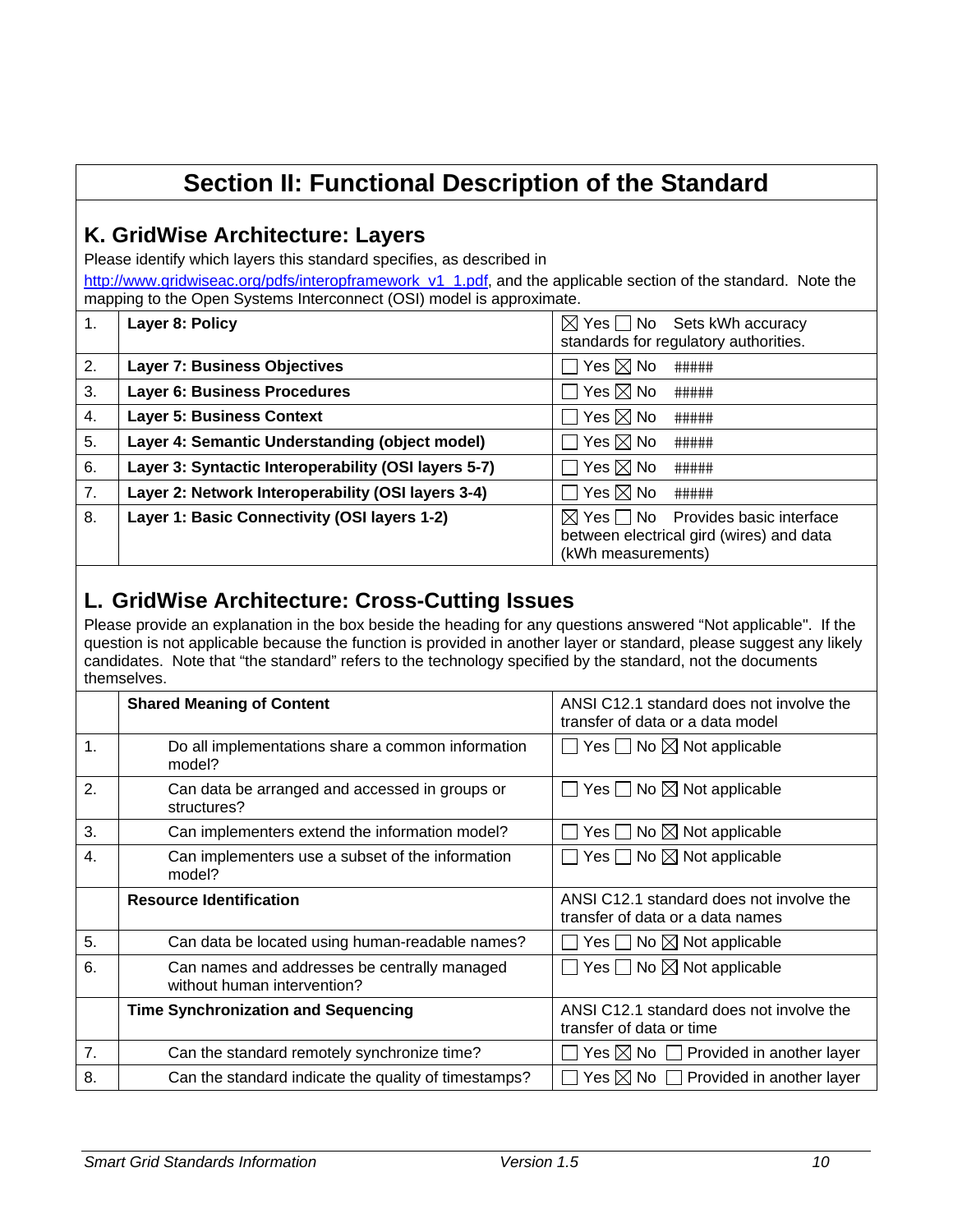|     | Section II: Functional Description of the Standard                                                                    |                                                                                               |  |
|-----|-----------------------------------------------------------------------------------------------------------------------|-----------------------------------------------------------------------------------------------|--|
|     | <b>Security and Privacy</b>                                                                                           | ANSI C12.1 standard does not involve the<br>transfer of data or the security of data          |  |
| 9.  | Where is security provided for this standard?                                                                         | Within this standard<br>$\boxtimes$ By other standards                                        |  |
| 10. | Does the standard provide authentication?                                                                             | Yes $\boxtimes$ No                                                                            |  |
| 11. | Does the standard permit role-based access control?                                                                   | Yes $\boxtimes$ No                                                                            |  |
| 12. | Does the standard provide encryption?                                                                                 | Yes $\boxtimes$ No                                                                            |  |
| 13. | Does the standard detect intrusions or attacks?                                                                       | Yes $\boxtimes$ No                                                                            |  |
| 14. | Does the standard facilitate logging and auditing of<br>security events?                                              | Yes $\boxtimes$ No                                                                            |  |
| 15. | Can the security credentials be upgraded remotely?                                                                    | No $\boxtimes$ No Credentials<br>Yes                                                          |  |
| 16. | Can the security credentials be managed centrally?                                                                    | No $\boxtimes$ No Credentials<br>Yes l                                                        |  |
| 17. | Please list any security algorithms and standards used                                                                | none                                                                                          |  |
| 18. | Please provide additional information on how the<br>standard addresses any "Yes" answers above                        | #####                                                                                         |  |
| 19. | Please provide additional information about why any<br>of the questions listed above do not apply to this<br>standard | ANSI C12.1 standard does not involve the<br>transfer of data                                  |  |
|     | <b>Logging and Auditing</b>                                                                                           | #####                                                                                         |  |
| 20. | Does the standard facilitate logging and auditing of<br>critical operations and events?                               | $\Box$ Yes $\boxtimes$ No                                                                     |  |
| 21. | Can the standard gather statistics on its operation?                                                                  | No $\boxtimes$ Not applicable<br>Yes                                                          |  |
| 22. | Can the standard report alerts and warnings?                                                                          | No $\boxtimes$ Not applicable<br>Yes                                                          |  |
|     | <b>Transaction State Management</b>                                                                                   | #####                                                                                         |  |
| 23. | Can the standard remotely enable or disable devices<br>or functions?                                                  | Yes $\Box$ No $\boxtimes$ Not applicable                                                      |  |
|     | <b>System Preservation</b>                                                                                            | #####                                                                                         |  |
| 24. | Can the standard automatically recover from failed<br>devices or links?                                               | Yes $\Box$ No $\boxtimes$ Not applicable<br>Provided in another layer                         |  |
| 25. | Can the standard automatically re-route messages?                                                                     | Yes $\Box$ No $\boxtimes$ Not applicable<br>Provided in another layer                         |  |
| 26. | Can the standard remotely determine the health (as<br>opposed to just connectivity) of devices or software?           | Yes $\Box$ No $\boxtimes$ Not applicable                                                      |  |
|     | <b>Other Management Capabilities</b>                                                                                  |                                                                                               |  |
| 27. | Please describe any other system or network<br>management capabilities the standard provides.                         | none                                                                                          |  |
|     | <b>Quality of Service</b>                                                                                             | #####                                                                                         |  |
| 28. | Is data transfer bi-directional?                                                                                      | Yes $\boxtimes$ No                                                                            |  |
| 29. | Can data be prioritized?                                                                                              | Yes $\Box$ No $\boxtimes$ Not applicable                                                      |  |
| 30. | What types of reliability are provided?                                                                               | $\boxtimes$ Reliable $\Box$ Non-guaranteed<br>Both $\Box$ Either<br>Provided in another layer |  |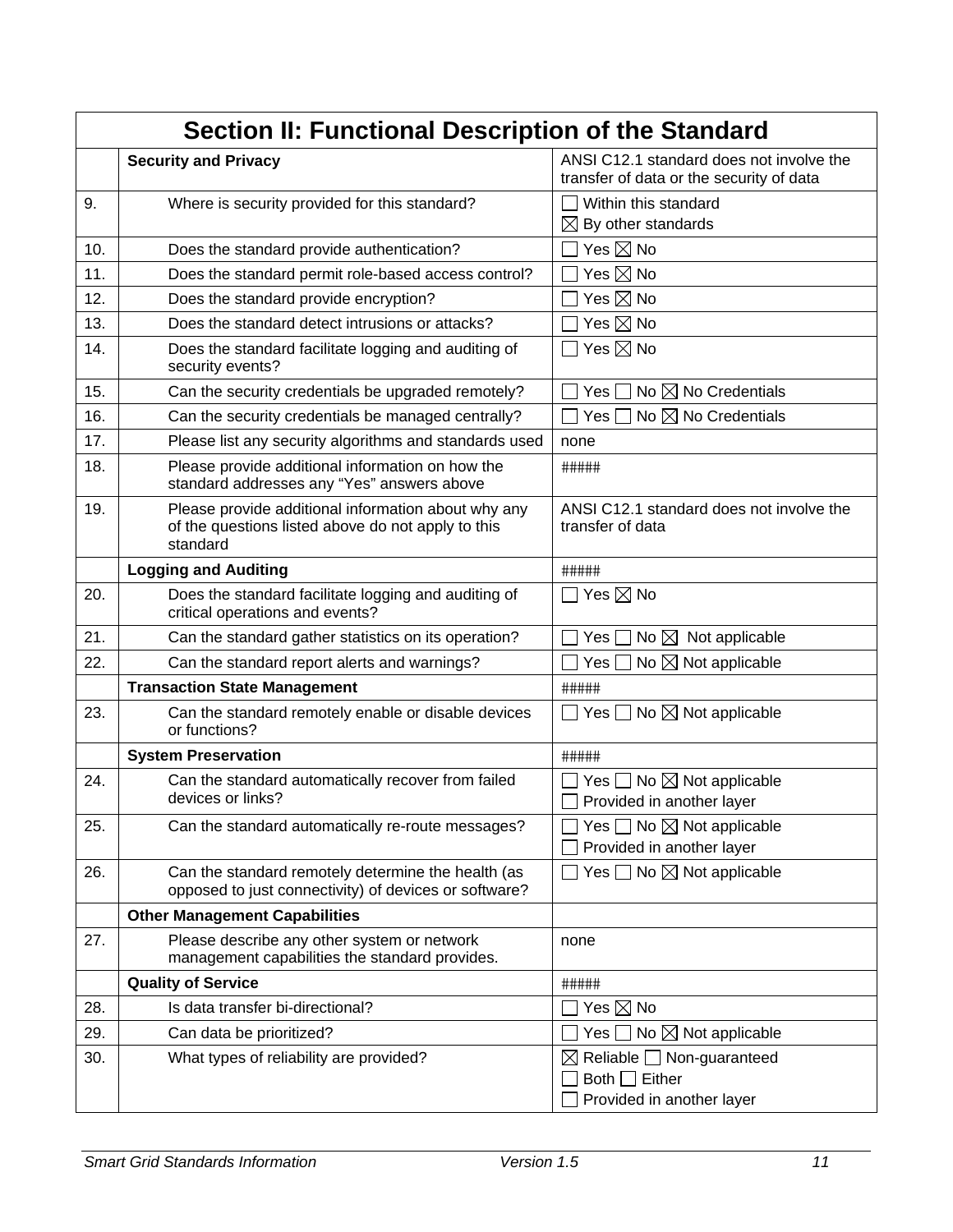|     | Section II: Functional Description of the Standard                                                                                                                              |                                                                                                                                                |
|-----|---------------------------------------------------------------------------------------------------------------------------------------------------------------------------------|------------------------------------------------------------------------------------------------------------------------------------------------|
| 31. | Can information be broadcast to many locations with a<br>single transmission?                                                                                                   | $\Box$ Yes $\Box$ No $\boxtimes$ Not applicable                                                                                                |
| 32. | Please describe any other methods the standard uses<br>to manage quality of service.                                                                                            | #####                                                                                                                                          |
|     | <b>Discovery and Configuration</b>                                                                                                                                              | #####                                                                                                                                          |
| 33. | Can the software or firmware be upgraded remotely?                                                                                                                              | No $\boxtimes$ Not applicable<br>Yes                                                                                                           |
| 34. | Can configuration or settings be upgraded remotely?                                                                                                                             | No $\boxtimes$ Not applicable<br>Yes $\vert \ \vert$                                                                                           |
| 35. | Can implementations announce when they have<br>joined the system?                                                                                                               | Yes $\Box$ No $\boxtimes$ Not applicable                                                                                                       |
| 36. | Can implementations electronically describe the data<br>they provide?                                                                                                           | Yes $\Box$ No $\Box$ Not applicable                                                                                                            |
|     | <b>System Evolution and Scalability</b>                                                                                                                                         | #####                                                                                                                                          |
| 37. | What factors could limit the number of places the<br>standard could be applied?                                                                                                 | No technical limits                                                                                                                            |
| 38. | What steps are required to increase the size of a<br>system deploying this standard?                                                                                            | Buy more meters, wire more sockets                                                                                                             |
| 39. | Is the information model separate from the transport<br>method?                                                                                                                 | Yes $\Box$ No $\boxtimes$ Not applicable                                                                                                       |
| 40. | Does the standard support alternate choices in the<br>layers(s) below it?                                                                                                       | Yes $\Box$ No $\boxtimes$ No layers below                                                                                                      |
| 41. | List the most common technology choices for layers<br>implemented below this standard                                                                                           | none                                                                                                                                           |
| 42. | Does the standard support multiple technology<br>choices in the layers above it?                                                                                                | $\boxtimes$ Yes $\Box$ No $\Box$ No layers above                                                                                               |
| 43. | List the technologies or entities that would most<br>commonly use this standard in the layer above                                                                              | AMI system, wired or wireless; demand<br>response                                                                                              |
| 44. | Please describe any mechanism or plan to ensure the<br>standard is as backward-compatible as possible with<br>previous versions                                                 | Meters built to this standard have a long<br>service life and members (users) of the<br>standards subcommittee ensure maximum<br>compatibility |
| 45. | Please describe how the design of this standard<br>permits it to be used together with older or legacy<br>technologies                                                          | Changes to standard are generally small                                                                                                        |
| 46. | Please describe how the design of this standard<br>permits it to co-exist on the same network or in the<br>same geographic area with similar technologies, and<br>give examples | Not applicable                                                                                                                                 |
| 47. | Electromechanical                                                                                                                                                               | #####                                                                                                                                          |
|     | <b>M. Architectural Principles</b><br>Please describe how this standard may apply any of these principles:                                                                      |                                                                                                                                                |
| 1.  | Symmetry - facilitates bi-directional flow of energy and<br>information                                                                                                         | Can measure bi-directional flow of energy                                                                                                      |
| 2.  | Transparency - supports a transparent and auditable chain<br>of transactions                                                                                                    | N/A                                                                                                                                            |